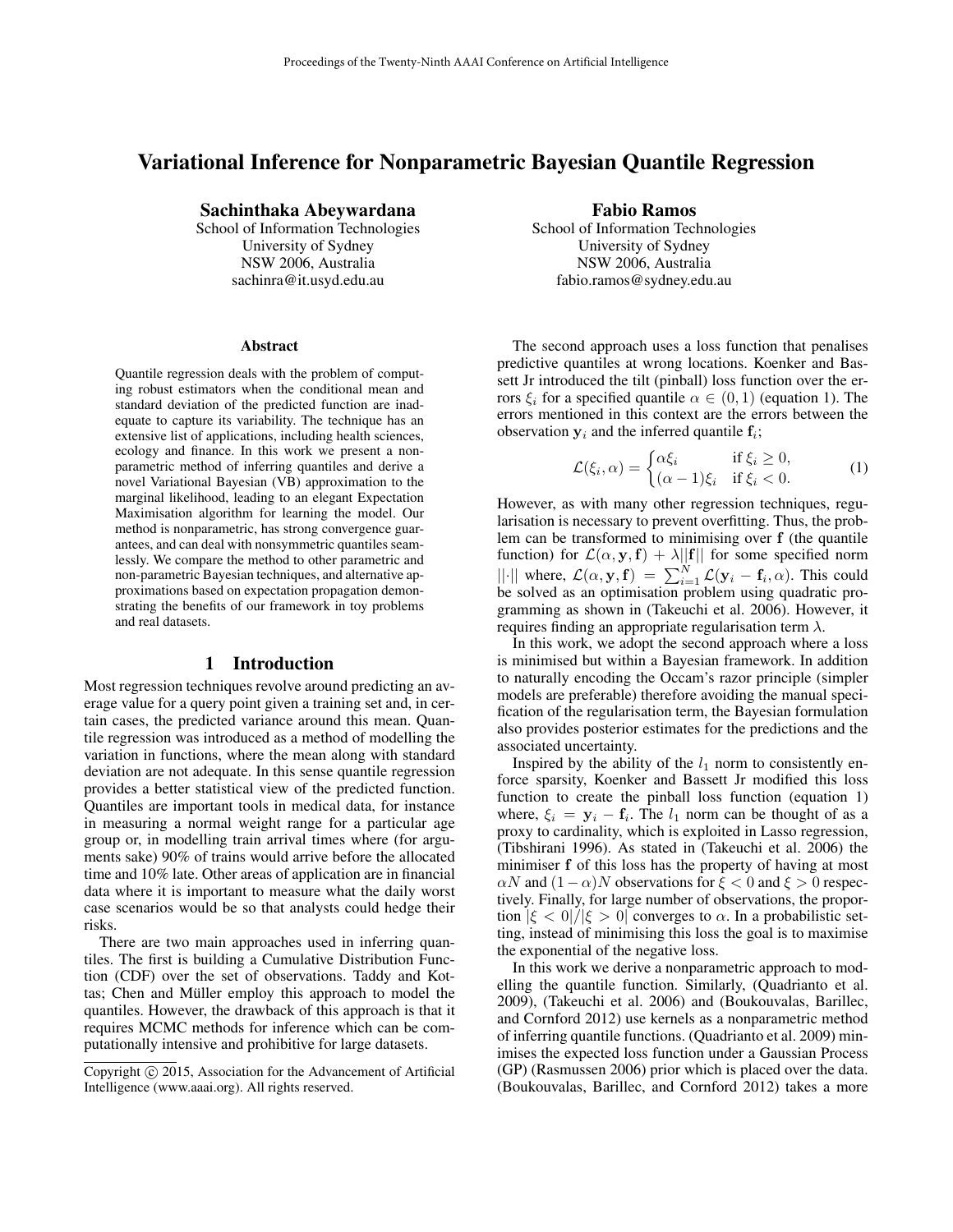

Figure 1: Comparison of bone density quantiles as a function of age. The first two images show the quantiles 0.05 to 0.95 with increments of 0.05 for EP and VB methods. The last image shows quantiles 0.01, 0.1, 0.5, 0.9 and 0.99 with both EP and VB inferences superimposed.

direct Bayesian approach by having an Asymmetric Laplace likelihood over the data and a Gaussian Process prior over the space of quantile functions. The same approach is taken in this work however we derive a Variational Bayesian (VB) inference method which possesses theoretical advantages over the Expectations Propagation (EP) approximation.

The above mentioned methods have a series of weaknesses which we overcome with the VB formulation. Firstly, the quantiles inferred in (Takeuchi et al. 2006) are point estimates and do not have uncertainty estimates associated with it. Conversely, if the data is modelled as a GP (or its heteroskedastic extensions), it is possible to infer quantiles using the inverse Cumulative Distribution Function (CDF) of a Gaussian. The method of construction of quantiles taken by (Quadrianto et al. 2009) which strongly resembles a heteroskedastic GP, implies that the median is the mean and the quantiles are symmetric about the median (mean). The symmetric assumption of quantiles is a weakness when inspecting datasets as those in figure 1. In fact, the authors report that this heteroskedastic GP framework performs poorly in conditions of non-Gaussian errors. (Boukouvalas, Barillec, and Cornford 2012) use Expectation Propagation (EP) as a tool to approximate Bayesian inference, overcoming some of these limitations. Our VB formulation has the same properties but with the following additional advantages over EP: 1. A guaranteed lower bound on the marginal log likelihood is provided. 2. An explicit formulation of the family of functions used in the approximation do not need to be specified. 3. It is guaranteed to converge (Bishop and others 2006, p. 510).

In other works, Yu and Moyeed; Kozumi and Kobayashi use Bayesian formulations for quantile regression but, in a parametric setting. Both settings use asymmetric likelihoods of which the log likelihood is the pinball loss function. (Yu and Moyeed 2001) uses a uniform prior over the parameters whereas (Kozumi and Kobayashi 2011) uses a Gaussian prior with MCMC inference to learn the model. Also, the asymmetric Laplacian distribution can be shown to be a scalar mixture of Gaussians as pointed out in (Kotz, Kozubowski, and Podgorski 2001) and (Kozumi and Kobayashi 2011) with interesting properties for quantile regression.

One of the defining features of our framework is that there

are no assumptions on the type of the distribution used for the generative function. Instead, the prior lies over the quantile in question. The advantage of this is that the required quantile can be inferred over non-symmetric and even multimodal functions. The advantages of this are summarised in table 1.

|                         | VВ | FP | <b>MCMC</b> |  |
|-------------------------|----|----|-------------|--|
| Nonparametric           |    |    |             |  |
| <b>Fast inference</b>   |    |    |             |  |
| Convergence guarantees  |    |    |             |  |
| Non-symmetric quantiles |    |    |             |  |

Table 1: Main properties of different approaches for quantile regression.

The remainder of the paper is structured as follows. We define the hierarchical Bayesian model in section 2 and show how to find the posterior using approximate Bayesian inference in section 3. In order to learn the model over kernel hyper-parameters, we present and analyse the data likelihood term in section 4. We devise the inference equations in section 5 and present experiments and comparisons in section 6.

#### 2 Bayesian Quantile Regression

In a Bayesian setting the aim is to derive the posterior  $p(\mathbf{f}_\star|\mathbf{y}, \mathbf{x}_\star, \mathbf{x})$  where  $\mathbf{f}_\star$  is a prediction for some input  $\mathbf{x}_\star$  and y, x is the set of observations. This is done by marginalising out all latent variables. We assume that the function is locally smooth which leads to Gaussian Process prior (which employs a stationary kernel) on the space of functions, and use an Inverse Gamma prior (IG $(10^{-6}, 10^{-6})$ ) for the uncertainty estimate  $\sigma$  (equation 4). Finally, the data likelihood is an exponentiation of the Pinball loss (equation 1) function.

$$
p(\mathbf{y}_i|\mathbf{f}_i,\alpha,\sigma,\mathbf{x}_i) = \frac{\alpha(1-\alpha)}{\sigma} \exp\left(-\frac{\xi_i(\alpha - I(\xi_i < 0))}{\sigma}\right) \tag{2}
$$

$$
p(\mathbf{f}|\mathbf{x}) = \mathcal{N}(\mathbf{m}(\mathbf{x}), \mathbf{K}(\mathbf{x}))
$$
\n(3)

$$
p(\sigma) = \text{IG}(10^{-6}, 10^{-6})
$$
 (4)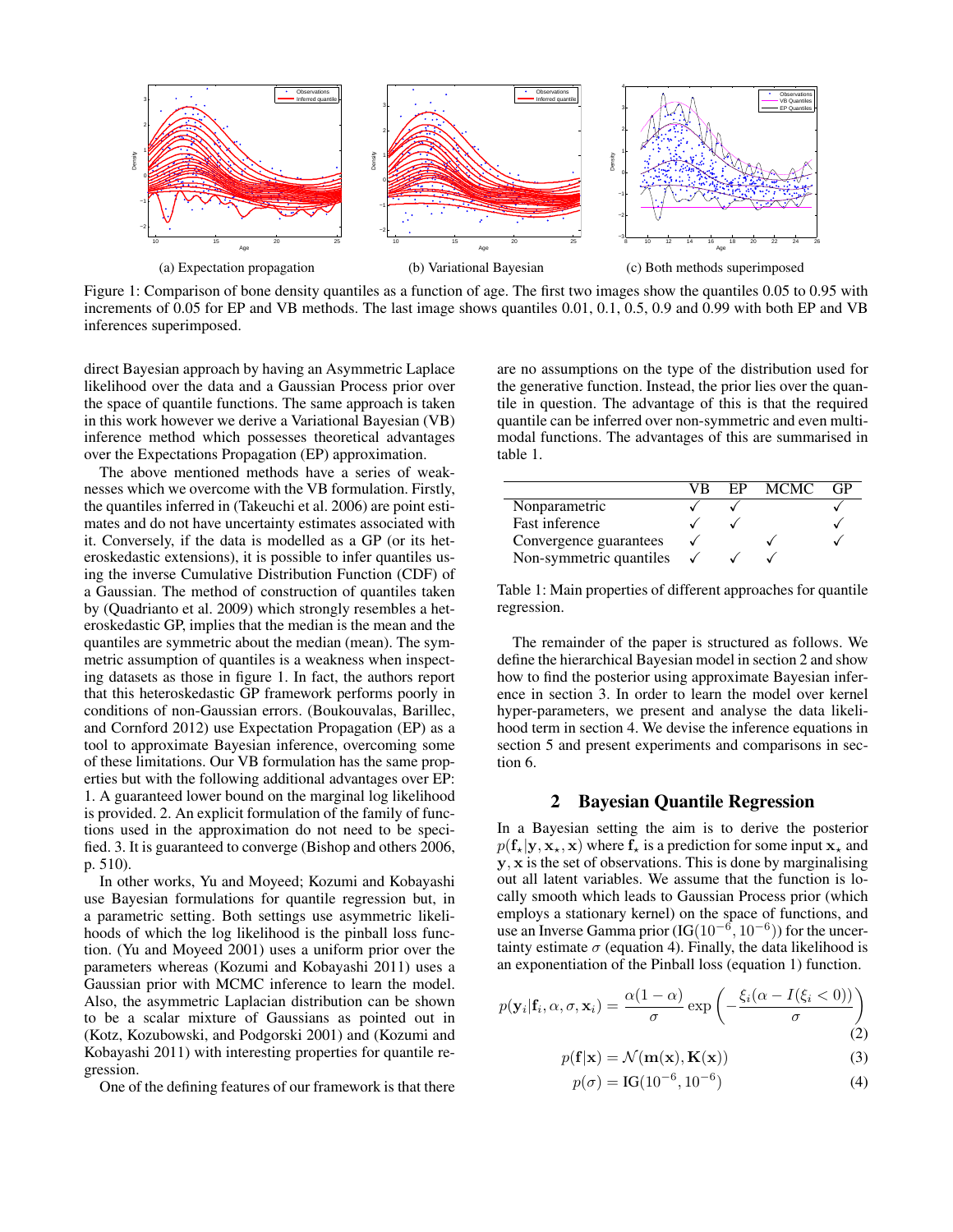where,  $\xi_i = y_i - f_i^1$ , *I* is the indicator function and **K** is the covariance matrix whose elements are  $\mathbf{K}_{i,j} = k(\mathbf{x}_i, \mathbf{x}_j)$  for some kernel function  $k(\cdot, \cdot)$  and mean function  $\mathbf{m}(\cdot)$  which is assumed to be zero without loss of generality. This likelihood function is an Asymmetric Laplace distribution (Kotz, Kozubowski, and Podgorski 2001). The  $\sigma$  parameter is a dispersion measurement of the observations about the latent quantile function f. An important property of the likelihood function is that  $p(\mathbf{y}_i < \mathbf{f}_i) = \alpha$ . Specifically,  $100\alpha\%$  of the observations are below the quantile function.

Alternatively, the likelihood  $p(\mathbf{y}_i|\mathbf{f}_i, \alpha)$  can be written as a scalar mixture of Gaussians (Kotz, Kozubowski, and Podgorski 2001; Kozumi and Kobayashi 2011) such that,

$$
p(\mathbf{y}_i|\mathbf{f}_i, \mathbf{x}_i, \sigma, \alpha) = \int \mathcal{N}(\mathbf{y}_i|\mu_{\mathbf{y}_i}, \sigma_{\mathbf{y}_i}) \exp(-\mathbf{w}_i) d\mathbf{w}
$$
 (5)

where,  $\mu_{\mathbf{y}_i} = \mathbf{f}_i(\mathbf{x}_i) + \frac{1-2\alpha}{\alpha(1-\alpha)}\sigma \mathbf{w}_i$  and  $\sigma_{\mathbf{y}_i} = \frac{2}{\alpha(1-\alpha)}\sigma^2 \mathbf{w}_i$ . Thus the likelihood can be represented as a joint distribution with w (which will be marginalised out) where, the prior on w is  $\prod_{i=1}^{N} \exp(-\mathbf{w}_i)$ . This extra latent variable w will be useful in a Variational Bayesian setting which is shown in section 3.

### 3 Variational Bayesian Inference

The marginal likelihood  $p(\mathbf{y}|\mathbf{x}, \theta, \alpha)$  as well as the posterior on the latent variables  $p(f, \mathbf{w}, \sigma | \mathbf{y}, \theta, \alpha)$  are not analytically tractable (where,  $\theta$  are the hyper-parameters and are discussed in section 4). VB aims to approximate this intractable posterior distribution with an approximate posterior  $q(\mathbf{f}, \mathbf{w}, \sigma)$ .

The data likelihood,  $\log p(\mathbf{y}|\mathbf{x}, \alpha, \theta)$  can alternatively be expressed as:  $\mathcal{L}(q(\mathbf{f}, \mathbf{w}, \sigma), \theta | \alpha)$  +  $KL(q(\mathbf{f}, \mathbf{w}, \sigma)||p(\mathbf{f}, \mathbf{w}, \sigma|\mathbf{y}, \theta, \alpha))$  where,  $\mathcal{L}$  =  $\int \int q(\mathbf{f}, \mathbf{w}, \sigma) \log \frac{p(\mathbf{f}, \mathbf{w}, \sigma, \mathbf{y} | \theta, \alpha)}{q(\mathbf{f}, \mathbf{w}, \sigma)} d\mathbf{f} d\mathbf{w} d\sigma$  and, KL is the Kullback-Leibler divergence between the proposal distribution on the latent variables and the posterior distribution of the latent variables. The Expectation Maximisation (EM) algorithm maximises the likelihood by initially minimizing the KL divergence for a given set of hyper parameters (i.e. finding an appropriate  $q(\cdot)$ ). Ideally, this is usually done by setting  $p(\mathbf{f}, \mathbf{w}, \sigma | \mathbf{y}) = q(\mathbf{f}, \mathbf{w}, \sigma)$ <br>in which case  $\log p(\mathbf{y}|\theta) = \mathcal{L}(q(\mathbf{f}, \mathbf{w}, \sigma), \theta)$ . in which case  $\log p(\mathbf{y}|\theta)$  = However, in this case an analytic distribution for  $p(\mathbf{f}, \mathbf{w}, \sigma | \mathbf{y})$  cannot be found. Instead, the approximation,  $q(\mathbf{f}, \mathbf{w}, \sigma) = q(\mathbf{f})q(\mathbf{w})q(\sigma) \approx p(\mathbf{f}, \mathbf{w}, \sigma|\mathbf{y})$  is used (Tzikas, Likas, and Galatsanos 2008). Under this assumption the closed form solution for the approximate distribution  $q(z_i) = \exp(E(\log p(\mathbf{z}, \mathbf{y}))/Z$  where,  $\{\mathbf{z}_i\}$  is the set of latent variables,  $Z$  is the normalising constant and the expectation,  $E$  is taken w.r.t. to approximate distributions  $q(\mathbf{z})$  with the exception of  $z_i$  itself. In the approximate distributions that follow,  $\langle \cdot \rangle$  indicates the expectation with respect to all the latent variables except, the variable being investigated.

The approximate posterior on the function space is  $\mathcal{N}(\boldsymbol{\mu}, \boldsymbol{\Sigma})^{\mathfrak{I}}$  where,

$$
\Sigma = \left( \left\langle \mathbf{D}^{-1} \right\rangle + \mathbf{K}^{-1} \right)^{-1} \tag{6}
$$

$$
\mu = \sum \left( \left\langle \mathbf{D}^{-1} \right\rangle \mathbf{y} - \frac{1 - 2\alpha}{2} \left\langle \frac{1}{\sigma} \right\rangle \mathbf{1} \right) \tag{7}
$$

where,  $\mathbf{D} = \frac{2}{\alpha(1-\alpha)} \sigma^2 \text{diag}(\mathbf{w})$ . The expectations,  $\langle \mathbf{f} \rangle = \boldsymbol{\mu}$ and  $\langle f \mathbf{f}^T \rangle = \Sigma + \mu \mu^T$  will be required for the computation of subsequent approximate distributions.

The approximate posterior on  $w_i$  is a Generalised Inverse Gaussian  $\mathbf{GIG}(\frac{1}{2}, \alpha_i, \beta_i)$  where,

$$
\alpha_i = \left(\frac{(1 - 2\alpha)^2}{2\alpha(1 - \alpha)} + 2\right) \tag{8}
$$

$$
\beta_i = \frac{\alpha(1-\alpha)}{2} \left\langle \frac{1}{\sigma^2} \right\rangle (\mathbf{y}_i^2 - 2\mathbf{y}_i \left\langle \mathbf{f}_i \right\rangle + \left\langle \mathbf{f}_i^2 \right\rangle)
$$
 (9)

The expectations,  $\left\langle \frac{1}{\mathbf{w}_i} \right\rangle = \sqrt{\frac{\alpha_i}{\beta_i}}$  and  $\left\langle \mathbf{w}_i \right\rangle = \sqrt{\frac{\beta_i}{\alpha_i}} + \frac{1}{\alpha_i}$  are used in the computation of other approximate distributions.

The VB approximate posterior on  $q(\sigma)$  suffers from numerical problems due to calculations of the parabolic cylindrical function (Abramowitz and Stegun 1972, p. 687). Hence, we shall restrict  $q(\sigma) = IG(a, b)$ , an Inverse Gamma distribution with parameters  $a, b$ . VB maximises the lower bound  $\mathcal{L}_{\sigma}$  which can be expressed as  $-KL(q_j||\tilde{p}) - \sum_{i \neq j} \int q_i \log q_i dz$  where  $\log \tilde{p}$  =  $\int \log p(\mathbf{y}, \mathbf{z}) \prod_{i \neq j} (q_i dz_i)$ . Thus we are required to maximise,

$$
\mathcal{L}_{\sigma} = -\left(N + 1 + 10^{-6}\right) \langle \log \sigma \rangle - \gamma \left\langle \frac{1}{\sigma} \right\rangle - \delta \left\langle \frac{1}{\sigma^2} \right\rangle
$$

$$
-\int q(\sigma) \log q(\sigma) d\sigma
$$

$$
\therefore \mathcal{L}_{\sigma} = (a - N - 10^{-6}) (\log b - \psi(a)) + (b - \gamma) \frac{a}{b}
$$

$$
-\delta \frac{a(a+1)}{b^2} - a \log b + \log \Gamma(a) \tag{10}
$$

$$
\frac{\partial \mathcal{L}_{\sigma}}{\partial a} = (N - a + 10^{-6})\psi^{(1)}(a) - \frac{\gamma}{b} - \frac{\delta(2a+1)}{b^2} + 1
$$
\n(11)

$$
\frac{\partial \mathcal{L}_{\sigma}}{\partial b} = -\frac{N}{b} + \frac{\gamma a}{b^2} + \frac{2\delta a(a+1)}{b^3} \tag{12}
$$

where,  $\Gamma(\cdot)$  is the gamma function,  $-\frac{1-2\alpha}{2}\sum_{i=1}^{N}(\mathbf{y}_i - \langle \mathbf{f}_i \rangle)$  +  $10^{-6}$ ,  $\delta$  =  $\alpha(1-\alpha)$  $\frac{(-\alpha)}{4} \sum_{i=1}^{N} \left\langle \frac{1}{\mathbf{w}_i} \right\rangle (\mathbf{y}_i^2 - 2y_i \left\langle \mathbf{f}_i \right\rangle + \left\langle \mathbf{f}_i^2 \right\rangle)$  and as before the expectations,  $\left\langle \frac{1}{\sigma} \right\rangle = \frac{a}{b}, \left\langle \frac{1}{\sigma^2} \right\rangle = \frac{a(a+1)}{b^2}$  $\frac{1+1}{b^2}$  and  $\langle \log \sigma \rangle$  =  $\log b - \psi(a)$  (where  $\psi(\cdot)$  is the digamma function) are required.  $\mathcal{L}_{\sigma}$  is maximised using a numerical optimiser which employs the given derivatives.

<sup>&</sup>lt;sup>1</sup>Notation: Bold lower case letters represent vectors, and subscripts indicate the i-th element. Bold upper case represent matrices.

<sup>2</sup> Derivation shown in section A.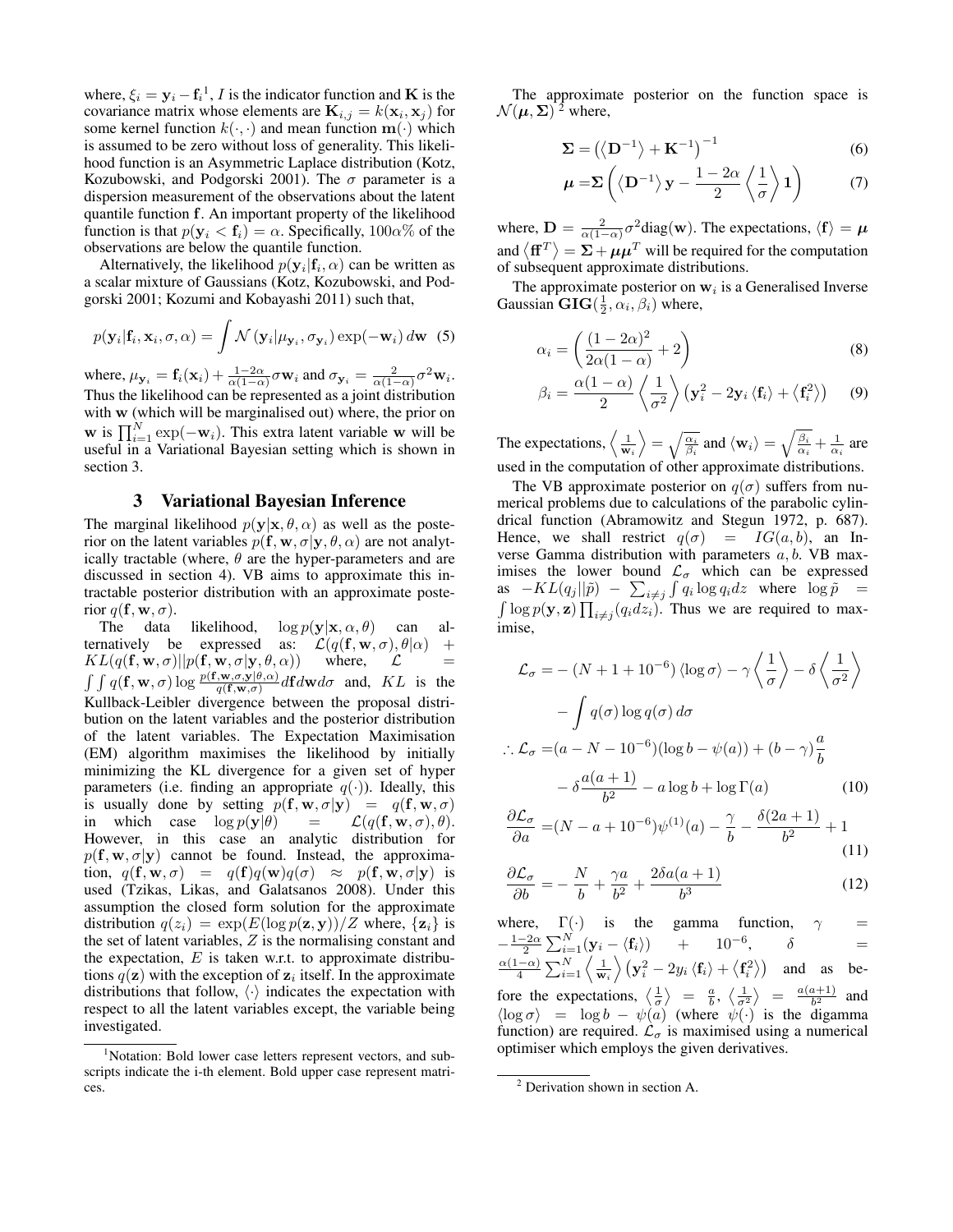### 4 Hyper-parameter Optimisation

The only hyper-parameters in this formulation are the kernel hyper-parameters  $\theta_{\mathbf{K}}$ . In this framework the lower bound,  $\mathcal{L}(q(\mathbf{f}, \mathbf{w}, \sigma), \theta_{\mathbf{K}})$  is maximised. In the formulations that follow,  $\langle \cdot \rangle$  indicates the expectation with respect to all the latent variables, unlike what was used in the VB approximate distributions.

In order to use the lower bound it is convenient to represent  $p(\mathbf{y}|\mathbf{f}, \mathbf{w}, \sigma, \mathbf{x}) = \prod_{i=1}^{N} p(\mathbf{y}_i|\mathbf{f}_i, \mathbf{w}_i, \sigma, \mathbf{x}_i)$  from equation 5 as  $\mathcal{N}\left(\mathbf{y}|\mathbf{f}+\frac{1-2\alpha}{\alpha(1-\alpha)}\sigma\mathbf{w},\frac{2}{\alpha(1-\alpha)}\sigma^2\mathrm{diag}(\mathbf{w})\right)$ , its multivariate format. Due to the symmetricity of the Normal distribution with respect to its mean we may depict this distribution as,  $\mathcal{N}\left(\mathbf{f}|\mathbf{y}-\frac{1-2\alpha}{\alpha(1-\alpha)}\sigma\mathbf{w},\frac{2}{\alpha(1-\alpha)}\sigma^2\text{diag}(\mathbf{w})\right)$ . Hence, substituting  $\mathbf{u} = \mathbf{f} - (\mathbf{y} - \frac{1-2\alpha}{\alpha(1-\alpha)}\sigma\mathbf{w}), \mathbf{v} =$  $\left\langle \mathbf{D}^{-1}(\mathbf{y}-\frac{1-2\alpha}{\alpha(1-\alpha)}\sigma\mathbf{w})\right\rangle \;=\; \left\langle \mathbf{D}^{-1}\right\rangle \mathbf{y} \,-\, \frac{1-2\alpha}{2}\left\langle \frac{1}{\sigma}\right\rangle \mathbf{1} \; \, \text{and}$ ignoring terms that do not contain  $\theta_K$  we obtain the lower bound,

$$
\mathcal{L} = \int q(\mathbf{f}|\theta_{\mathbf{K}})q(\mathbf{w})q(\sigma) \log p(\mathbf{y}|\mathbf{f}, \mathbf{w}, \sigma)p(\mathbf{f}|\theta_{\mathbf{K}}) d\sigma d\mathbf{w} d\mathbf{f}
$$
  
\n
$$
- \int q(\mathbf{f}|\theta_{\mathbf{K}}) \log q(\mathbf{f}|\theta_{\mathbf{K}}) d\mathbf{f}
$$
  
\n
$$
= -\frac{1}{2} \langle \mathbf{u}^T \mathbf{D}^{-1} \mathbf{u} + \mathbf{f}^T \mathbf{K}^{-1} \mathbf{f} + \log|\mathbf{K}|\rangle
$$
  
\n
$$
+ \frac{1}{2} \langle (\mathbf{f} - \boldsymbol{\mu})^T \Sigma^{-1} (\mathbf{f} - \boldsymbol{\mu}) + \log|\Sigma|\rangle
$$
  
\n
$$
= -\frac{1}{2} \langle \mathbf{f}^T (\mathbf{D}^{-1} + \mathbf{K}^{-1}) \mathbf{f} - 2\mathbf{f}^T \mathbf{v}
$$
  
\n
$$
- \mathbf{f}^T \Sigma^{-1} \mathbf{f} + \boldsymbol{\mu}^T \Sigma^{-1} \boldsymbol{\mu} \rangle + \frac{1}{2} (\log|\Sigma| - \log|\mathbf{K}|)
$$

Noting the three identities,  $\Sigma = \langle D^{-1} + K^{-1} \rangle^{-1} =$  $\langle D^{-1} \rangle^{-1} (\langle D^{-1} \rangle^{-1} + \mathbf{K})^{-1} \mathbf{K}, \Sigma^{-1} \mu = \mathbf{v}$  and finally  $\langle f^T A f \rangle = Tr(\Sigma A) + \mu^T A \mu$  and ignoring terms without  $\theta_{\mathbf{K}}$  the following expression is obtained,

$$
\mathcal{L} = \frac{1}{2} \left( \boldsymbol{\mu}^T \boldsymbol{\Sigma}^{-1} \boldsymbol{\mu} - \log \left| \left\langle \mathbf{D}^{-1} \right\rangle^{-1} + \mathbf{K} \right| \right) \n= \frac{1}{2} \left( \mathbf{v}^T \boldsymbol{\Sigma} \mathbf{v} - \log \left| \left\langle \mathbf{D}^{-1} \right\rangle^{-1} + \mathbf{K} \right| \right)
$$
\n(13)

In this setting K and thus  $\Sigma$  are the only terms that depends on the hyper-parameters  $\theta_{\mathbf{K}}$ . Equation 13 was optimised using a numerical optimiser.

#### 5 Prediction

For a query point  $x_{\star}$ , the output  $y_{\star}$  that minimises equation 1 is  $f_{\star}$ . Thus unlike most Bayesian formulations where the objective is to learn  $p(\mathbf{y}_\star|\mathbf{x}_\star, \mathbf{y}, \mathbf{x})$  in this particular formulation the objective is to learn the latent function  $p(\mathbf{f}_\star|\mathbf{x}_\star, \mathbf{y}, \mathbf{x})$ . To obtain the posterior,  $p(\mathbf{f}_\star|\mathbf{x}_\star, \mathbf{y}, \mathbf{x})$ we are required to marginalise out all latent variables,  $\int p(\mathbf{f}_\star| \mathbf{f}, \sigma, \mathbf{w}, \mathbf{x}_\star, \mathbf{y}, \mathbf{x}, \alpha) p(\mathbf{f}, \sigma, \mathbf{w}|\mathbf{x}, \alpha) d\mathbf{f} d\mathbf{w} d\sigma.$ 

This marginalisation can be approximated to  $\int p(\mathbf{f}_\star | \mathbf{f}, \mathbf{x}_\star, \mathbf{y}, \mathbf{x}) q(\mathbf{f}) q(\sigma) q(\mathbf{w}) d\mathbf{f} d\mathbf{w} d\sigma$ . Thus we obtain a Gaussian distribution for  $p(\mathbf{f}_\star|\mathbf{x}_\star, \mathbf{y}, \mathbf{x}) \approx \mathcal{N}(\boldsymbol{\mu}_\star, \boldsymbol{\Sigma}_\star)$  for the approximate posterior where,

$$
\mu_{\star} = \mathbf{K}_{\mathbf{x}_{\star},\mathbf{x}} \mathbf{K}_{\mathbf{x},\mathbf{x}}^{-1} \boldsymbol{\mu}
$$
 (14)

$$
\Sigma_{\star} = \sigma_{GP}^2 + \mathbf{K}_{\mathbf{x}_{\star},\mathbf{x}} \mathbf{K}_{\mathbf{x},\mathbf{x}}^{-1} \Sigma \mathbf{K}_{\mathbf{x},\mathbf{x}}^{-1} \mathbf{K}_{\mathbf{x}_{\star},\mathbf{x}}^T
$$
 (15)

and,  $\sigma_{GP}^2 = \mathbf{K}_{\mathbf{x}_\star,\mathbf{x}_\star} - \mathbf{K}_{\mathbf{x}_\star,\mathbf{x}} \mathbf{K}_{\mathbf{x},\mathbf{x}}^{-1} \mathbf{K}_{\mathbf{x}_\star,\mathbf{x}}^T$ . Note in equation 15 that the variance is slightly different to that of a usual GP. This follows from using the result that  $E(f_* f_*^T) =$ <br> $\int \int f_* f_*^T p(f_*|f) q(f) df_* df$  and  $Var(f_*) = E(f_* f_*^T)$  $\mathbf{f}_\star \mathbf{f}_\star^T p(\mathbf{f}_\star | \mathbf{f}) q(\mathbf{f}) d\mathbf{f}_\star d\mathbf{f}$  and  $Var(\mathbf{f}_\star) = E(\mathbf{f}_\star \mathbf{f}_\star^T)$  - $E(\mathbf{f}_\star)E(\mathbf{f}_\star)^T$ .

### 6 Experiments

Following the examples set out in (Quadrianto et al. 2009) two toy problems are conducted which are constructed as follows:

Toy Problem 1 (Heteroscedastic Gaussian Noise): 100 samples are generated from the following process.  $x \sim$  $U(-1, 1)$  and  $y = \mu(x)+\sigma(x)\xi$  where  $\mu = \text{sinc}(x), \sigma(x) =$  $0.1 \exp(1-x)$  and  $\xi \sim \mathcal{N}(0, 1)$ .

Toy Problem 2 (Heteroscedastic Chi-squared noise): 200 samples are generated from  $x \sim U(0, 2)$  and  $y = \mu(x) + \mu(y)$  $\sigma(x)\xi$  where  $\mu = \sin(2\pi x), \sigma(x) = \sqrt{\frac{2.1-x}{4}}$  and  $\xi \sim$  $\chi_{(1)}^2-2.$ 

Our algorithm is also tested in four real world examples. In the motorcycle dataset, acceleration experienced by a helmet in a crash is measured over time with the goal of interpolating between existing measurements. This is a popular dataset to assess heteroscedastic inference methods. In the bone density dataset, the goal is to predict the bone density of individuals as a function of age. The birth weight dataset aims to predict infants weight as a function of the mothers age and weight. Finally, the snow fall dataset, attempts to predict snow fall at Fort Collins in January, as a function of snow fall in September-December. We have used 80% of the data as training and the rest as testing and iterated over 20 times for each experiment. The cases were randomly permuted in each iteration.

The proposed method is compared against its nearest competitor, the EP approach, Heteroscedastic Quantile Gaussian Processes (HQGP) as well as, against a linear method (Lin) which attempts to find the quantile as a polynomial function of the inputs (polynomial basis function, in this case having  $f_{\alpha} = \beta_0 + \beta_1 x + \beta_1 x^2 + \dots + \beta_7 x^7$ ). The square exponential kernel was used in evaluating the VB, EP and HQGP methods. In the case of the real world datasets, the output is standardised to have zero mean and unit variance so that comparisons could be made across datasets. Note that this standardisation has not been applied to the toy data sets. Since the exact quantiles can be found for the toy datasets the Mean Absolute Deviation (MAD) and Root Mean Squared Error (RMSE) metrics have been used and are presented in table 2. The true quantiles for the real world datasets are not known *a priori*. Therefore, the average pinball loss is used as a proxy for a function that penalises incorrect quantile inference. These results are presented in ta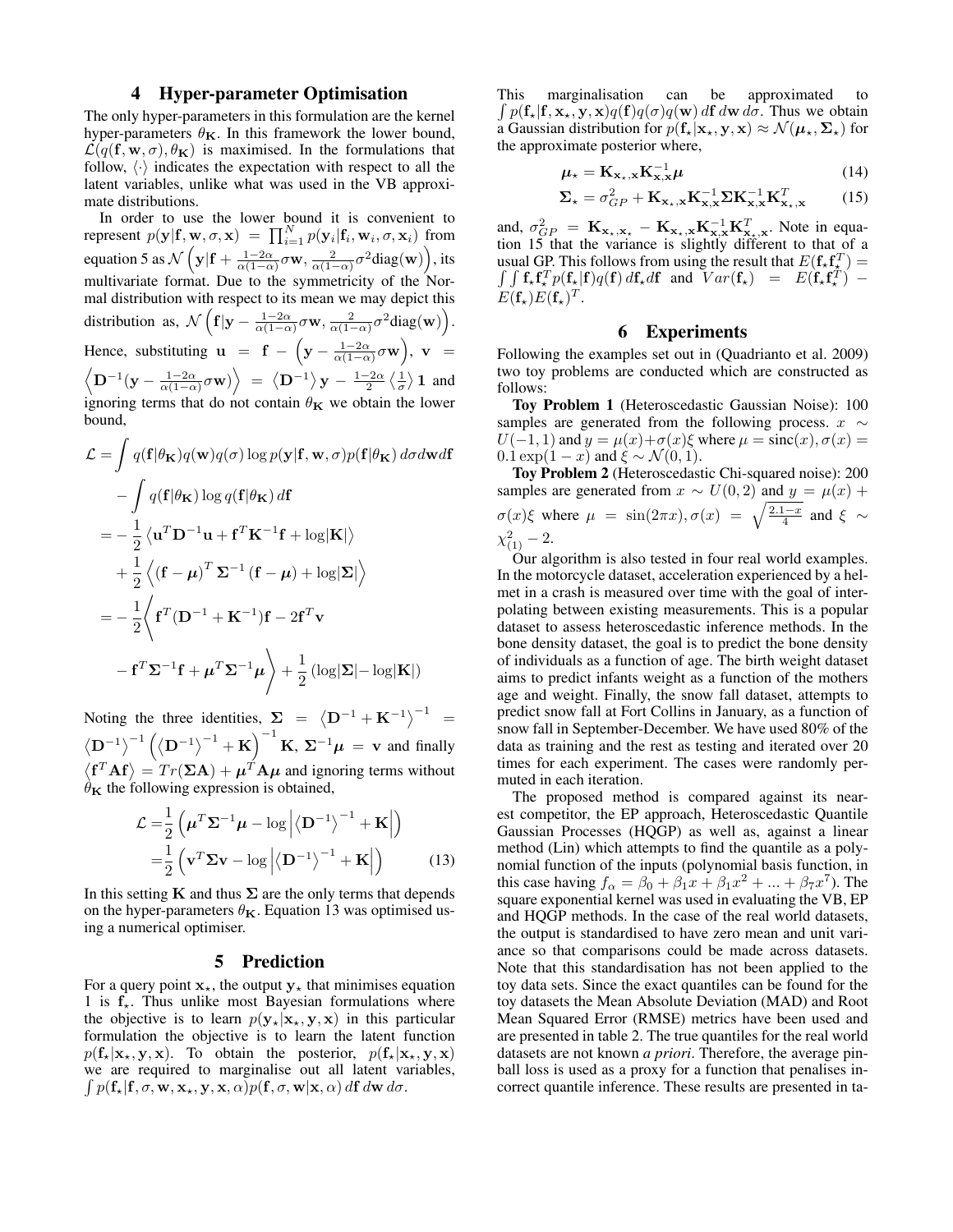ble 3. Finally an empirical observed quantile error (OQE) defined as  $\left|\frac{\sum_{i=1}^{N} I(\mathbf{y}_i < \boldsymbol{\mu}_{\star(i)})}{N} - \alpha\right|$  is used where *I* is the indicator function and the results are shown in table 3. This metric gives an estimate as to what proportion of observations are below the inferred quantile and how far this is from the intended quantile,  $\alpha$ . This metric was provided in order to illustrate that a bias was not introduced by using the pinball loss as a metric. Different metrics were used for toy and real world problems as the true quantiles were not known for real world examples. Note that there was no code freely available for HQGP inference. Thus, the results portrayed in (Quadrianto et al. 2009) was used.  $3$ .

The toy problem 1 was specifically designed for HQGP and therefore is not surprising that it outperforms the VB method. However, as shown in problem 2 for non-Gaussian problems the HQGP is not able to model the underlying quantiles. The HQGP inherently assumes that the quantiles lie symmetrically about the inferred mean on the dataset. This weakness is highlighted in toy problem 2.

One of the strengths of using the VB framework is its ability to infer quantiles even where observations are sparse. This is evident in its ability to infer the quantiles more accurately for the extreme quantile of 0.99 in toy problem 2 as well quantiles 0.01 and 0.99 in the real world examples. This strength is also evident when inspecting the tails of the motor cycle dataset in figure 2. The variations in accelerations experienced at the start and end of the experiment are expected to be low. This detail is better captured using VB than the EP framework as is evident in the plot. The difference in the inferred quantiles could be attributed to the fact that the posterior is better approximated by exploiting the scalar mixture of Gaussians than forcefully applying a Gaussian to the posterior (which is done in the EP method).

One of the biggest weaknesses of the HGQP is that it implies that the mean is the median, and that the quantiles are symmetrical about the mean (median). These two requirements are seemingly satisfied in the motor cycle dataset. However, in the bone density dataset there is a clear deviation from the symmetric assumption when inspecting figure 1.

The linear method, despite giving competitive error estimates, is a parametric method. This suggests that in order to get good estimates the user must manually tune the inputs and generate features. In fact, for the Fort Collins Snow dataset, instead of having a polynomial of 7th power, a cubic polynomial provided much better results. This was due to the fact that non-sensible errors (probably due to overfitting) were observed when using a polynomial of 7th power as the basis function.

#### 7 Discussion and Future Work

In this work we have presented a Variational Bayesian approach to estimating quantiles exploiting the Gaussian scale mixture properties of Laplacian distributions. Results show that our method is able to outperform other frameworks.

Figure 2: Comparison of the quantiles obtained with (a) Variational Bayesian and (b) Expectation Propagation approaches for the motorcycle dataset. The quantiles 0.01, 0.1, 0.5, 0.9 and 0.99 are shown.

The methodology presented here can be trivially extended to parametric models by setting  $f = \Phi(\mathbf{x})\mathbf{w}$  where,  $\Phi(\mathbf{x})$ is a suitable basis for the problem, resulting in  $p(f)$  =  $\mathcal{N}(\mathbf{0}, \Phi(\mathbf{x})^T \Phi(\mathbf{x}))$  instead. The computational cost of inference is  $\mathcal{O}(n^3)$ , that of a GP. The underlying GP prior allows other GP frameworks such as those for large datasets exploiting low rank approximations and sparsity of the kernel matrices to be employed here.

One of the weaknesses of our particular setting is that quantiles are not non-crossing. Future area of research would be to impose this restriction when certain quantiles are found in previous iterations of the given algorithm. It should however be noted that in the presence of enough data, this constraint seems to be self imposing as seen in figure 1b.

### A Approximate Distribution Calculations

This section will render the detailed calculations used in obtaining the approximate distributions in section 3. Recall that  $\log q(z_i) \propto \left< \log p(\mathbf{y}|\mathbf{z})p(\mathbf{z}) \right>_{\prod_{j\neq i} q(z_j)}.$  In fact any term that does not contain  $z_i$  can be omitted from this expression as it will form part of the normalising constant.

In order to calculate 
$$
q(\mathbf{f})
$$
 let,  $\mathbf{u} = \mathbf{f} - (\mathbf{y} - \frac{1-2\alpha}{\alpha(1-\alpha)}\sigma\mathbf{w}), \mathbf{v} = \left\langle \mathbf{D}^{-1}(\mathbf{y} - \frac{1-2\alpha}{\alpha(1-\alpha)}\sigma\mathbf{w}) \right\rangle$   
and  $\mathbf{D} = \frac{2}{\alpha(1-\alpha)}\sigma^2 \text{diag}(\mathbf{w})$ . As shown in section 4,

<sup>&</sup>lt;sup>3</sup>Code and data are available at http://www.bitbucket.org/ sachinruk/gpquantile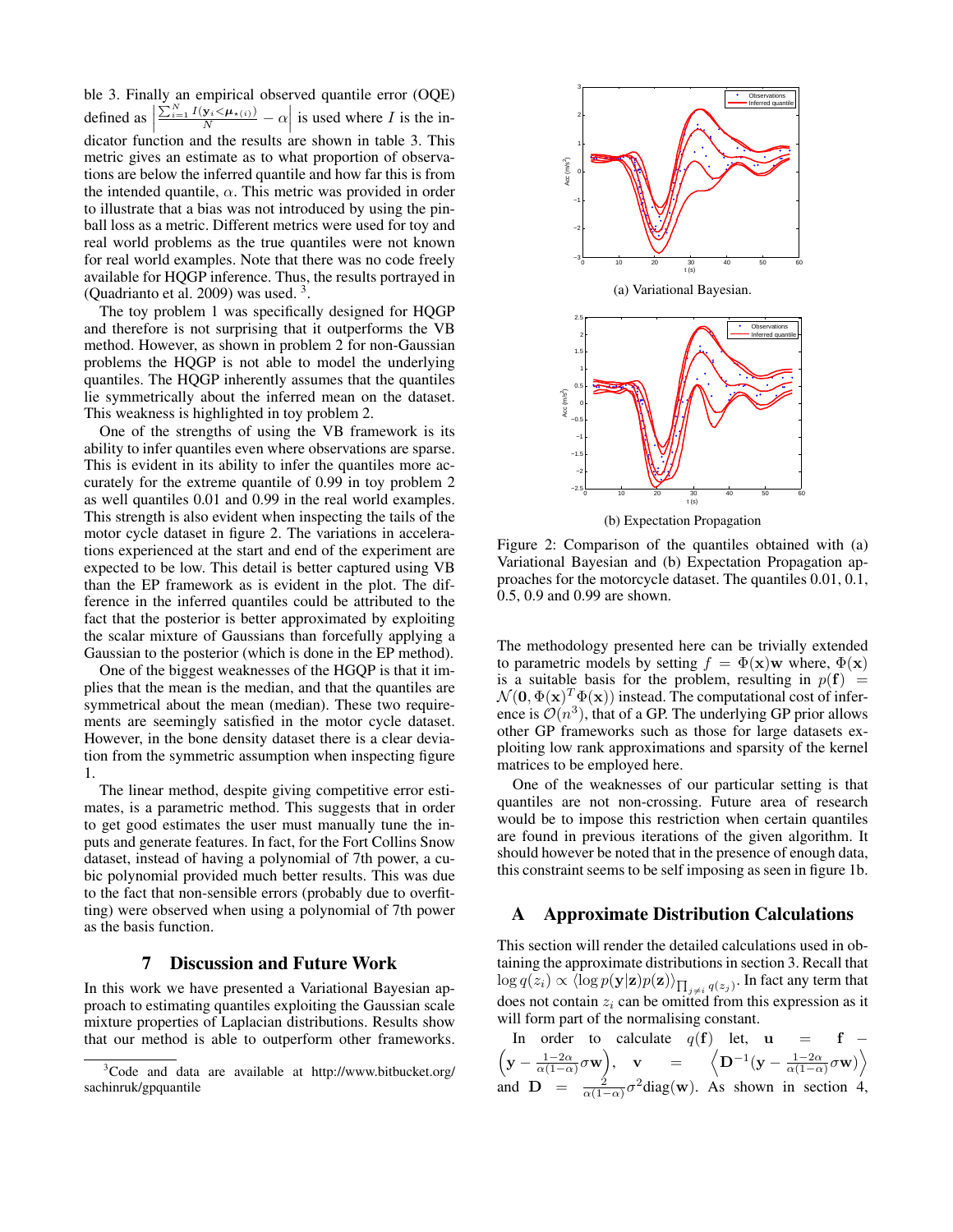|         |          | <b>MAD</b>        |                 |                 |             | <b>RMSE</b>       |                   |                   |
|---------|----------|-------------------|-----------------|-----------------|-------------|-------------------|-------------------|-------------------|
| Dataset | $\alpha$ | VB                | EP              | Lin             | <b>HOGP</b> | VB                | EP                | Lin               |
| (1)     | 0.01     | $0.808 + 0.173$   | $0.233 + 0.145$ | $0.246 + 0.054$ |             | $0.883 + 0.188$   | $0.303 + 0.161$   | $0.331 + 0.077$   |
|         | 0.10     | $0.109 + 0.089$   | $0.110 + 0.088$ | $0.121 + 0.035$ | 0.062       | $0.142 + 0.105$   | $0.146 + 0.104$   | $0.177 + 0.074$   |
|         | 0.50     | $0.077 + 0.057$   | $0.077 + 0.057$ | $0.092 + 0.021$ | 0.031       | $0.100 + 0.069$   | $0.100 + 0.069$   | $0.135 + 0.037$   |
|         | 0.90     | $0.096 + 0.063$   | $0.093 + 0.059$ | $0.125 + 0.035$ | 0.056       | $0.128 + 0.094$   | $0.124 + 0.087$   | $0.184 + 0.061$   |
|         | 0.99     | $0.364 + 0.066$   | $0.199 + 0.093$ | $0.241 + 0.068$ |             | $0.514 \pm 0.090$ | $0.257 + 0.132$   | $0.337 + 0.102$   |
| (2)     | 0.01     | $1.114 + 0.055$   | $0.016 + 0.003$ | $0.042 + 0.004$ |             | $1.281 + 0.051$   | $0.018 + 0.003$   | $0.066 + 0.011$   |
|         | 0.10     | $0.010 + 0.003$   | $0.012 + 0.004$ | $0.035 + 0.003$ | 0.099       | $0.016 + 0.008$   | $0.018 + 0.007$   | $0.053 + 0.010$   |
|         | 0.50     | $0.101 + 0.104$   | $0.102 + 0.104$ | $0.080 + 0.021$ | 0.509       | $0.137 \pm 0.129$ | $0.138 \pm 0.128$ | $0.115 + 0.045$   |
|         | 0.90     | $0.400 \pm 0.143$ | $0.511 + 0.154$ | $0.363 + 0.109$ | 0.804       | $0.526 + 0.210$   | $0.663 \pm 0.209$ | $0.478 \pm 0.167$ |
|         | 0.99     | $1.120 + 0.208$   | $1.938 + 0.629$ | $1.027 + 0.261$ |             | 1.356±0.253       | $2.164 + 0.641$   | $1.295 + 0.303$   |

Table 2: MAD and RMSE metric for the toy problems. (1) and (2) represents the respective toy problem.

|                  |          | Pin-Ball          |                   |                   |                   | <b>OQE</b>        |                   |                   |
|------------------|----------|-------------------|-------------------|-------------------|-------------------|-------------------|-------------------|-------------------|
| Dataset          | $\alpha$ | <b>VB</b>         | EP                | Lin               | <b>HOGP</b>       | VB                | EP                | Lin               |
| $\overline{(1)}$ | 0.01     | $0.025 \pm 0.018$ | $0.030 \pm 0.020$ | $0.020 \pm 0.016$ |                   | $0.042 \pm 0.042$ | $0.066 \pm 0.046$ | $0.044 \pm 0.035$ |
|                  | 0.10     | $0.076 + 0.020$   | $0.082 + 0.020$   | $0.099 \pm 0.025$ | $0.079 \pm 0.019$ | $0.051 + 0.047$   | $0.050 \pm 0.038$ | $0.046 + 0.036$   |
|                  | 0.50     | $0.168 \pm 0.031$ | $0.171 \pm 0.030$ | $0.255 \pm 0.046$ | $0.187 \pm 0.020$ | $0.078 \pm 0.052$ | $0.080 \pm 0.054$ | $0.091 \pm 0.042$ |
|                  | 0.90     | $0.070 \pm 0.016$ | $0.073 \pm 0.014$ | $0.115 \pm 0.061$ | $0.070 \pm 0.016$ | $0.062 + 0.049$   | $0.067 \pm 0.067$ | $0.050 \pm 0.045$ |
|                  | 0.99     | $0.015 + 0.012$   | $0.016 + 0.013$   | $0.050 \pm 0.080$ |                   | $0.055 + 0.049$   | $0.055 \pm 0.057$ | $0.072 + 0.045$   |
| (2)              | 0.01     | $0.017 + 0.002$   | $0.025 \pm 0.007$ | $0.021 \pm 0.006$ |                   | $0.009 \pm 0.008$ | $0.043 \pm 0.023$ | $0.013 \pm 0.016$ |
|                  | 0.10     | $0.119 + 0.010$   | $0.119 + 0.009$   | $0.120 + 0.010$   | $0.123 + 0.017$   | $0.031 + 0.019$   | $0.031 \pm 0.018$ | $0.036 \pm 0.022$ |
|                  | 0.50     | $0.303 \pm 0.025$ | $0.303 \pm 0.025$ | $0.304 \pm 0.025$ | $0.309 \pm 0.045$ | $0.051 \pm 0.045$ | $0.055 \pm 0.044$ | $0.048 \pm 0.045$ |
|                  | 0.90     | $0.153 \pm 0.014$ | $0.153 \pm 0.014$ | $0.153 \pm 0.014$ | $0.153 \pm 0.027$ | $0.026 \pm 0.024$ | $0.025 \pm 0.020$ | $0.033 \pm 0.022$ |
|                  | 0.99     | $0.024 \pm 0.004$ | $0.038 \pm 0.021$ | $0.025 \pm 0.004$ |                   | $0.011 \pm 0.006$ | $0.042 \pm 0.035$ | $0.014 \pm 0.008$ |
| (3)              | 0.01     | $0.063 \pm 0.039$ | $0.370 + 0.078$   | $0.246 \pm 0.475$ |                   | $0.057 + 0.048$   | $0.420 \pm 0.085$ | $0.077 \pm 0.050$ |
|                  | 0.10     | $0.210 + 0.032$   | $0.382 + 0.060$   | $0.319 + 0.274$   |                   | $0.061 + 0.048$   | $0.323 + 0.098$   | $0.050 + 0.050$   |
|                  | 0.50     | $0.404 \pm 0.024$ | $0.411 \pm 0.024$ | $0.590 \pm 0.322$ |                   | $0.039 \pm 0.043$ | $0.033 \pm 0.023$ | $0.060 \pm 0.055$ |
|                  | 0.90     | $0.177 + 0.029$   | $0.369 + 0.062$   | $0.272 \pm 0.178$ |                   | $0.053 + 0.050$   | $0.333 + 0.080$   | $0.060 + 0.039$   |
|                  | 0.99     | $0.040 \pm 0.018$ | $0.355 + 0.078$   | $0.145 \pm 0.226$ |                   | $0.049 + 0.036$   | $0.428 \pm 0.078$ | $0.080 \pm 0.036$ |
| (4)              | 0.01     | $0.029 \pm 0.011$ | $0.148 \pm 0.106$ | $0.136 \pm 0.165$ |                   | $0.033 \pm 0.035$ | $0.216 \pm 0.134$ | $0.061 \pm 0.040$ |
|                  | 0.10     | $0.214 \pm 0.053$ | $0.235 \pm 0.075$ | $0.187 \pm 0.023$ |                   | $0.094 + 0.099$   | $0.116 \pm 0.121$ | $0.041 \pm 0.035$ |
|                  | 0.50     | $0.421 + 0.026$   | $0.437 + 0.020$   | $0.483 \pm 0.075$ |                   | $0.060 + 0.042$   | $0.059 + 0.042$   | $0.066 \pm 0.048$ |
|                  | 0.90     | $0.237 + 0.041$   | $0.279 \pm 0.072$ | $0.370 \pm 0.248$ |                   | $0.086 \pm 0.058$ | $0.133 \pm 0.115$ | $0.074 \pm 0.076$ |
|                  | 0.99     | $0.049 \pm 0.052$ | $0.229 \pm 0.136$ | $0.220 \pm 0.334$ |                   | $0.059 \pm 0.067$ | $0.255 \pm 0.155$ | $0.096 \pm 0.089$ |

Table 3: Pin-Ball loss and Observed Quantile Error (OQE) for real world datasets. (1): Motor Cylce, (2): Bone Density, (3): Birth Weight, (4): ftCollins Snowfall. The numbers represent the average loss for the 20 iterations and the standard deviation associated with them.

$$
p(\mathbf{y}|\mathbf{f}, \mathbf{w}, \sigma) = \mathcal{N}\left(\mathbf{f}|\mathbf{y} - \frac{1 - 2\alpha}{\alpha(1 - \alpha)}\sigma\mathbf{w}, \mathbf{D}\right)
$$
  
\n
$$
\log q(\mathbf{f}) = \langle \log p(\mathbf{y}|\mathbf{f}, \mathbf{w}, \sigma) \rangle_{q(\mathbf{w})q(\sigma)} + \log p(\mathbf{f}) + const
$$
  
\n
$$
\log q(\mathbf{f}) \propto -\frac{1}{2} \left( \langle \mathbf{u}^T \mathbf{D}^{-1} \mathbf{u} \rangle_{q(\mathbf{w})q(\sigma)} + \mathbf{f}^T \mathbf{K}^{-1} \mathbf{f} \right)
$$
  
\n
$$
\propto -\frac{1}{2} \left[ \mathbf{f}^T \left( \langle \mathbf{D}^{-1} \rangle + \mathbf{K}^{-1} \right) \mathbf{f} - 2\mathbf{v}^T \mathbf{f} \right]
$$
(16)

Simplifying **v** such that **v** =  $\left\langle \mathbf{D}^{-1} \right\rangle \mathbf{y} - \frac{1-2\alpha}{2} \left\langle \frac{1}{\sigma} \right\rangle \mathbf{1}$  and comparing equation 16 with the log of a normal distribution,  $-\frac{1}{2}(\hat{\mathbf{f}}^T\boldsymbol{\Sigma}^{-1}\hat{\mathbf{f}} - \boldsymbol{\mu}^T\boldsymbol{\Sigma}^{-1}\mathbf{f}) + const$  we obtain equations 6 and 7.

Similarly, in order to obtain  $q(\mathbf{w}_i)$ ,

$$
\log q(\mathbf{w}_i) = \langle \log p(\mathbf{y}|\mathbf{f}, \mathbf{w}, \sigma) \rangle_{q(\mathbf{f})q(\sigma) \prod_{j \neq i} q(\mathbf{w}_j)} + \log p(\mathbf{w}_i) + const \n\log(q(\mathbf{w}_i)) = -\mathbf{w}_i - \frac{1}{2} \log(\mathbf{w}_i) - \frac{1}{2} \left\langle \frac{\alpha(1-\alpha)}{2\sigma^2 \mathbf{w}_i} \mathbf{u}_i^2 \right\rangle_{q(\mathbf{f})q(\sigma)}
$$

For the term  $\left\langle \frac{\alpha(1-\alpha)}{2\sigma^2 \mathbf{w}_i} \mathbf{u}_i^2 \right\rangle$ ignoring the terms that  $q(\mathbf{f})q(\sigma)$ do not contain  $\mathbf{w}_i$  we obtain the expression  $\frac{(1-2\alpha)^2}{2\alpha(1-\alpha)}\mathbf{w}_i +$ <br> $\alpha(1-\alpha)/1$  \  $(\mathbf{x}^2-\mathbf{Q}(\mathbf{x}+\mathbf{Q}(\mathbf{x})))$  Thus  $\frac{1-\alpha)}{2}\left\langle \frac{1}{\sigma^2}\right\rangle \left(\mathbf{y}_i^2-2y_i\left\langle \mathbf{f}_i\right\rangle+\left\langle \mathbf{f}_i^2\right\rangle \right)\frac{1}{\mathbf{w}_i}.$  Thus,  $\log q(\mathbf{w}_i) = -\frac{1}{2}$ 2  $\int \log(\mathbf{w}_i) + \left(\frac{(1-2\alpha)^2}{2\alpha(1-\alpha)}\right)$  $\frac{(1-2\alpha)^2}{2\alpha(1-\alpha)}+2\bigg)\,\mathbf{w}_i+$  $\alpha(1-\alpha)$ 2  $/1$  $\sigma^2$  $\left\langle \right. \left( \mathbf{y}_{i}^{2}-2\mathbf{y}_{i}\left\langle \mathbf{f}_{i}\right\rangle +\left\langle \mathbf{f}_{i}^{2}\right\rangle \right) \frac{1}{\mathbf{w}_{i}}\text{,}$  $\mathbf{w}_i$  $\setminus$ (17)

Comparing the above to the log of a GIG distribution,  $(p -$ 1)  $\log \mathbf{w}_i - \frac{1}{2} \left( \alpha \mathbf{w}_i + \frac{\beta}{\mathbf{w}_i} \right) + const$  we obtain equations 8 and 9 where  $p = 1/2$ .